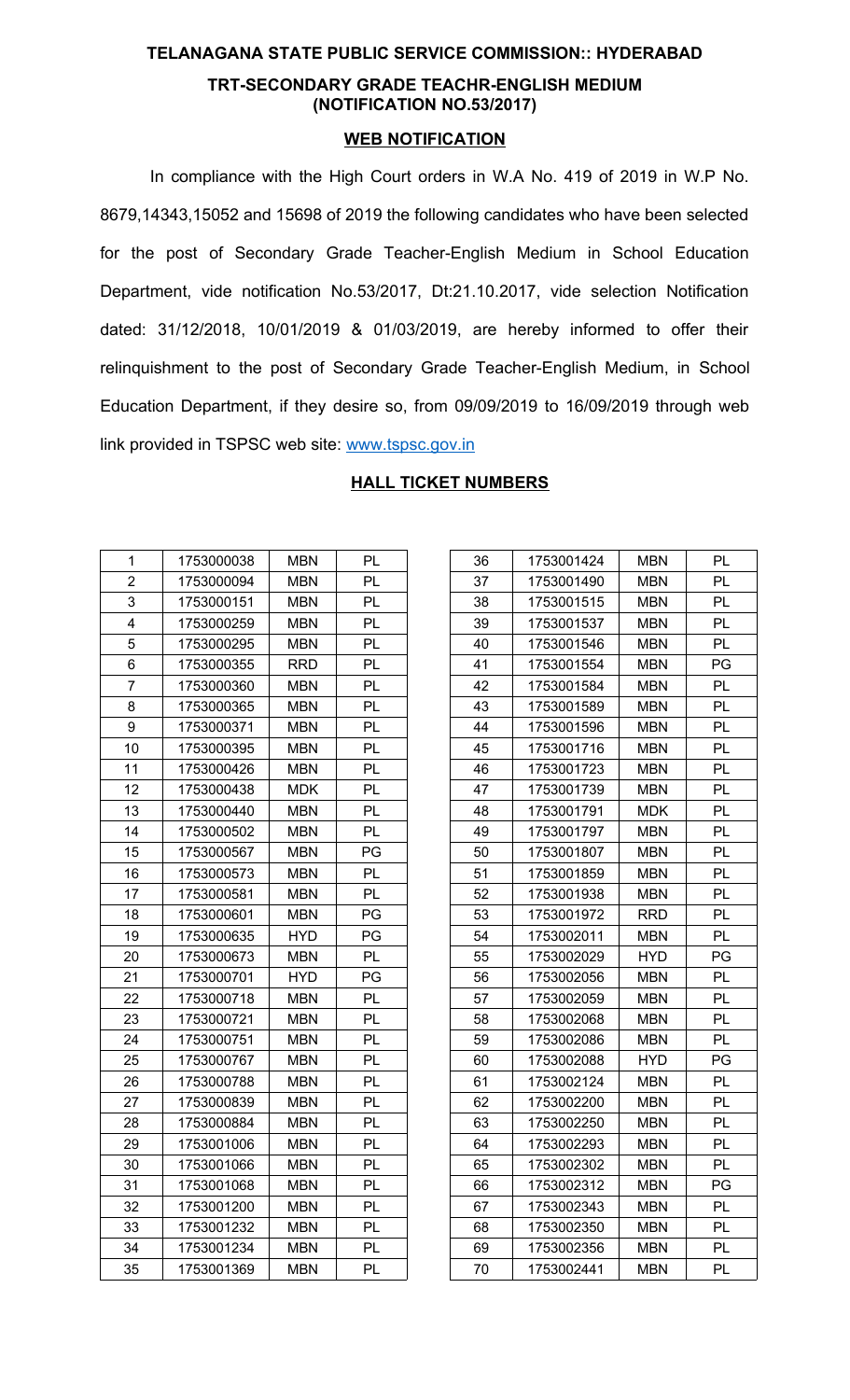| 71  | 1753002465 | <b>MBN</b> | PL |
|-----|------------|------------|----|
| 72  | 1753002494 | <b>MBN</b> | PL |
| 73  | 1753002503 | <b>MBN</b> | PL |
| 74  | 1753002544 | <b>MBN</b> | PL |
| 75  | 1753002691 | <b>MBN</b> | PL |
| 76  | 1753002700 | <b>RRD</b> | PL |
| 77  | 1753002791 | <b>MBN</b> | PL |
| 78  | 1753002870 | <b>MBN</b> | PL |
| 79  | 1753002896 | <b>MBN</b> | PL |
| 80  | 1753002995 | <b>MBN</b> | PL |
| 81  | 1753003016 | <b>MBN</b> | PL |
| 82  | 1753003059 | <b>MBN</b> | PL |
| 83  | 1753003106 | <b>MBN</b> | PL |
| 84  | 1753003149 | <b>MBN</b> | PL |
| 85  | 1753003218 | <b>MBN</b> | PL |
|     |            |            |    |
| 86  | 1753003256 | <b>MBN</b> | PL |
| 87  | 1753003378 | <b>MBN</b> | PL |
| 88  | 1753003404 | <b>MBN</b> | PL |
| 89  | 1753003458 | <b>MBN</b> | PL |
| 90  | 1753003508 | <b>MBN</b> | PL |
| 91  | 1753003573 | <b>RRD</b> | PL |
| 92  | 1753003661 | <b>MBN</b> | PL |
| 93  | 1753003797 | <b>MBN</b> | PL |
| 94  | 1753003870 | <b>MBN</b> | PL |
| 95  | 1753003890 | <b>MBN</b> | PL |
| 96  | 1753003900 | <b>MBN</b> | PL |
| 97  | 1753003993 | <b>MBN</b> | PL |
| 98  | 1753004001 | <b>RRD</b> | PL |
| 99  | 1753004003 | <b>HYD</b> | PG |
| 100 | 1753004017 | <b>MBN</b> | PL |
| 101 | 1753004024 | <b>MBN</b> | PL |
| 102 | 1753004053 | <b>RRD</b> | PL |
| 103 | 1753004166 | <b>RRD</b> | PL |
| 104 | 1753004178 | <b>MBN</b> | PL |
| 105 | 1753004180 | <b>RRD</b> | PL |
| 106 | 1753004181 | <b>MBN</b> | PL |
| 107 | 1753004182 | <b>MBN</b> | PL |
| 108 | 1753004183 | <b>RRD</b> | PL |
| 109 | 1753004231 | <b>MBN</b> | PL |
| 110 | 1753004266 | <b>MBN</b> | PL |
| 111 | 1753004302 | <b>MBN</b> | PL |
| 112 | 1753004320 | <b>HYD</b> | PG |
| 113 | 1753004374 | <b>MBN</b> | PL |
| 114 | 1753004390 | <b>MBN</b> | PG |
| 115 | 1753004405 | <b>MBN</b> | PL |
|     |            |            |    |
| 116 | 1753004521 | <b>RRD</b> | PL |
| 117 | 1753004526 | <b>RRD</b> | PL |
| 118 | 1753004548 | <b>RRD</b> | PL |
| 119 | 1753004550 | <b>RRD</b> | PL |
| 120 | 1753004561 | <b>RRD</b> | PL |
| 121 | 1753004565 | <b>MBN</b> | PL |
| 122 | 1753004568 | <b>RRD</b> | PL |
| 123 | 1753004580 | <b>MBN</b> | PL |
| 124 | 1753004581 | <b>MBN</b> | PL |
| 125 | 1753004602 | <b>MBN</b> | PL |
| 126 | 1753004646 | <b>MBN</b> | PL |
| 127 | 1753004663 | <b>RRD</b> | PL |
| 128 | 1753004665 | <b>MBN</b> | PL |
| 129 | 1753004682 | <b>MBN</b> | PL |
| 130 | 1753004726 | <b>HYD</b> | PG |

| 131 | 1753004741               | RRD        | PG        |
|-----|--------------------------|------------|-----------|
| 132 | 1753004792               | <b>RRD</b> | <b>PL</b> |
| 133 | 1753004824               | <b>RRD</b> | PL        |
| 134 | 1753004825               | <b>RRD</b> | PL        |
| 135 | 1753004841               | <b>MBN</b> | PL        |
| 136 | 1753004858               | <b>RRD</b> | PG        |
| 137 | 1753004866               | <b>RRD</b> | PL        |
| 138 | 1753004878               | <b>HYD</b> | PG        |
| 139 | 1753004894               | <b>MBN</b> | PL        |
| 140 | 1753004902               | <b>RRD</b> | PL        |
| 141 | 1753004950               | <b>HYD</b> | PG        |
| 142 | 1753004960               | <b>MBN</b> | PL        |
| 143 | 1753004992               | <b>MBN</b> | PL        |
| 144 | 1753005017               | <b>MBN</b> | PL        |
| 145 | 1753005024               | <b>MBN</b> | PL        |
| 146 | 1753005056               | <b>RRD</b> | PL        |
| 147 | 1753005060               | <b>HYD</b> | PG        |
| 148 |                          | <b>MBN</b> | PL        |
| 149 | 1753005083<br>1753005103 |            | PL        |
|     | 1753005143               | <b>RRD</b> | PL        |
| 150 |                          | <b>MBN</b> |           |
| 151 | 1753005162               | <b>MBN</b> | PL        |
| 152 | 1753005217               | <b>RRD</b> | PL        |
| 153 | 1753005226               | <b>MBN</b> | PL        |
| 154 | 1753005308               | <b>RRD</b> | PL        |
| 155 | 1753005320               | <b>RRD</b> | PL        |
| 156 | 1753005356               | <b>MBN</b> | PL        |
| 157 | 1753005460               | <b>RRD</b> | PL        |
| 158 | 1753005470               | <b>RRD</b> | PL        |
| 159 | 1753005493               | <b>RRD</b> | PL        |
| 160 | 1753005511               | <b>NLG</b> | PL        |
| 161 | 1753005535               | RRD        | PL        |
| 162 | 1753005553               | <b>RRD</b> | PL        |
| 163 | 1753005576               | <b>MBN</b> | PL        |
| 164 | 1753005587               | <b>RRD</b> | PL        |
| 165 | 1753005595               | <b>RRD</b> | PL        |
| 166 | 1753005602               | <b>RRD</b> | PL        |
| 167 | 1753005605               | <b>RRD</b> | PL        |
| 168 | 1753005634               | <b>MBN</b> | PL        |
| 169 | 1753005638               | <b>MBN</b> | PL        |
| 170 | 1753005673               | <b>MBN</b> | PL        |
| 171 | 1753005714               | <b>RRD</b> | PL        |
| 172 | 1753005724               | <b>RRD</b> | PL        |
| 173 | 1753005726               | <b>MBN</b> | PL        |
| 174 | 1753005745               | <b>RRD</b> | PL        |
| 175 | 1753005753               | <b>MBN</b> | PL        |
| 176 | 1753005755               | <b>RRD</b> | PL        |
| 177 | 1753005946               | <b>RRD</b> | PL        |
| 178 | 1753005950               | <b>RRD</b> | PL        |
| 179 | 1753005952               | RRD        | PL        |
| 180 | 1753005969               | <b>RRD</b> | PL        |
| 181 | 1753005975               | <b>RRD</b> | PL        |
| 182 | 1753005986               | <b>RRD</b> | PL        |
| 183 | 1753006024               | RRD        | PL        |
| 184 | 1753006059               | <b>RRD</b> | PL        |
| 185 | 1753006069               | <b>RRD</b> | PL        |
| 186 | 1753006076               | <b>RRD</b> | PL        |
| 187 | 1753006080               | <b>RRD</b> | PL        |
| 188 | 1753006092               | <b>HYD</b> | PG        |
| 189 | 1753006095               | <b>RRD</b> | PL        |
| 190 | 1753006166               | <b>RRD</b> | PL        |
|     |                          |            |           |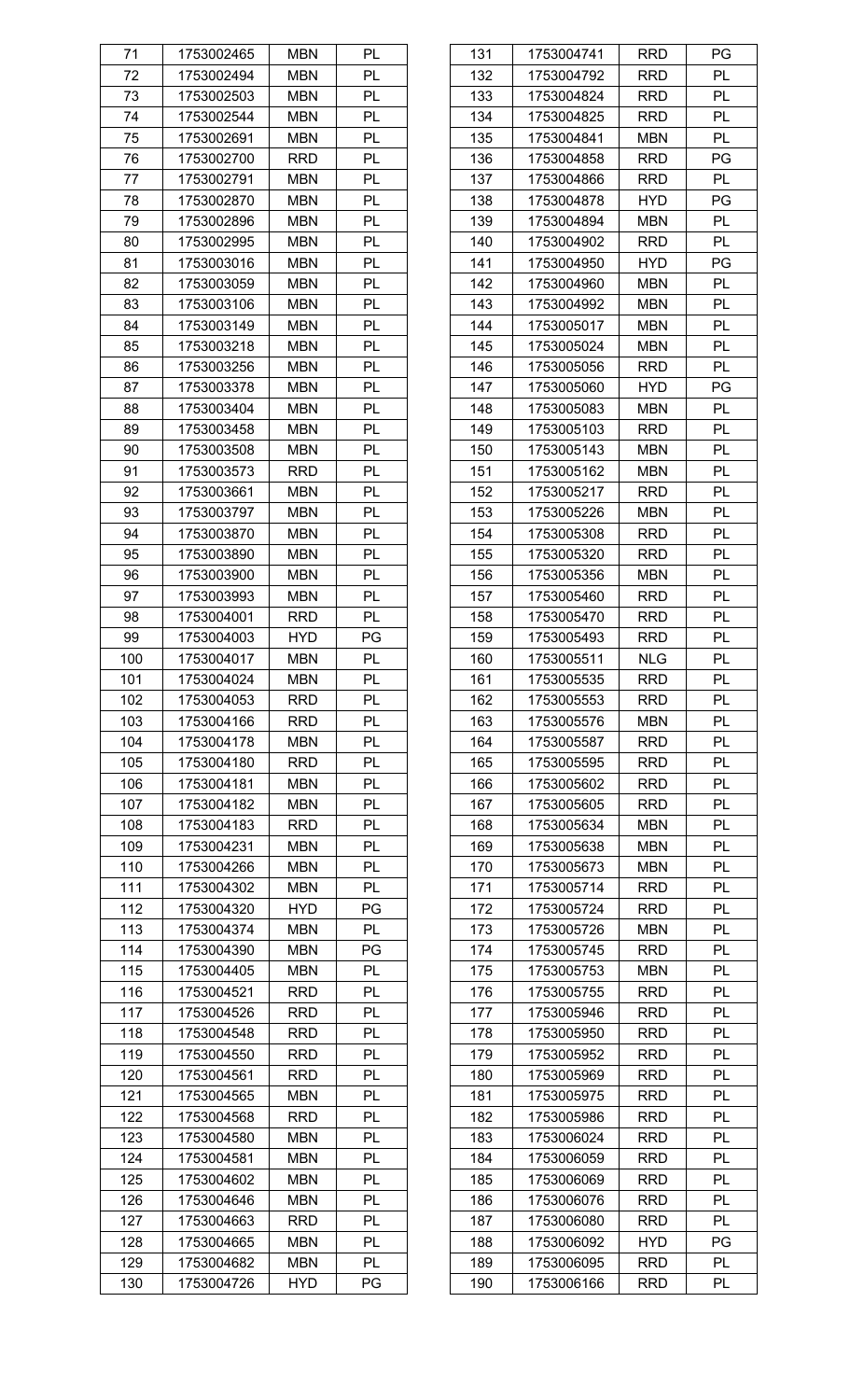| 191 | 1753006172 | <b>RRD</b> | PL |
|-----|------------|------------|----|
| 192 | 1753006176 | <b>RRD</b> | PL |
| 193 | 1753006191 | RRD        | PL |
| 194 | 1753006193 | <b>RRD</b> | PL |
| 195 | 1753006211 | <b>RRD</b> | PL |
| 196 | 1753006216 | <b>HYD</b> | PG |
| 197 | 1753006224 | <b>RRD</b> | PL |
| 198 | 1753006225 | <b>RRD</b> | PL |
| 199 | 1753006243 | <b>RRD</b> | PL |
| 200 | 1753006259 | <b>RRD</b> | PL |
| 201 | 1753006265 | <b>RRD</b> | PL |
| 202 | 1753006275 | <b>RRD</b> | PL |
| 203 | 1753006279 | <b>RRD</b> | PG |
| 204 | 1753006293 | <b>RRD</b> | PL |
| 205 | 1753006307 | <b>RRD</b> | PL |
|     |            |            |    |
| 206 | 1753006313 | <b>RRD</b> | PL |
| 207 | 1753006327 | <b>RRD</b> | PL |
| 208 | 1753006331 | <b>HYD</b> | PG |
| 209 | 1753006361 | <b>RRD</b> | PG |
| 210 | 1753006371 | <b>RRD</b> | PL |
| 211 | 1753006372 | <b>RRD</b> | PL |
| 212 | 1753006475 | <b>RRD</b> | PL |
| 213 | 1753006500 | <b>RRD</b> | PL |
| 214 | 1753006516 | <b>RRD</b> | PL |
| 215 | 1753006523 | <b>RRD</b> | PL |
| 216 | 1753006528 | <b>RRD</b> | PL |
| 217 | 1753006535 | <b>RRD</b> | PL |
| 218 | 1753006548 | <b>RRD</b> | PL |
| 219 | 1753006549 | <b>RRD</b> | PL |
| 220 | 1753006572 | <b>RRD</b> | PL |
| 221 | 1753006581 | <b>RRD</b> | PL |
| 222 | 1753006592 | <b>RRD</b> | PL |
| 223 | 1753006634 | RRD        | PL |
| 224 | 1753006636 | <b>RRD</b> | PL |
| 225 | 1753006639 | <b>RRD</b> | PL |
| 226 | 1753006644 | <b>HYD</b> | PG |
| 227 | 1753006663 | <b>RRD</b> | PL |
| 228 | 1753006669 | <b>RRD</b> | PL |
| 229 | 1753006692 | <b>RRD</b> | PG |
| 230 | 1753006698 | <b>RRD</b> | PL |
| 231 | 1753006733 | <b>RRD</b> | PL |
| 232 | 1753006748 | <b>RRD</b> | PL |
| 233 | 1753006769 | <b>RRD</b> | PL |
| 234 | 1753006793 | <b>RRD</b> | PL |
| 235 | 1753006795 | <b>RRD</b> | PL |
| 236 | 1753006802 | <b>MDK</b> | PL |
|     |            |            |    |
| 237 | 1753006852 | <b>RRD</b> | PL |
| 238 | 1753006865 | <b>RRD</b> | PL |
| 239 | 1753006906 | <b>RRD</b> | PL |
| 240 | 1753006909 | <b>RRD</b> | PL |
| 241 | 1753006915 | <b>RRD</b> | PL |
| 242 | 1753006936 | <b>RRD</b> | PL |
| 243 | 1753006943 | <b>RRD</b> | PL |
| 244 | 1753006954 | <b>RRD</b> | PL |
| 245 | 1753006962 | <b>RRD</b> | PL |
| 246 | 1753006980 | <b>RRD</b> | PL |
| 247 | 1753007000 | <b>RRD</b> | PL |
| 248 | 1753007008 | <b>RRD</b> | PL |
| 249 | 1753007009 | <b>RRD</b> | PL |
| 250 | 1753007011 | <b>HYD</b> | PG |

| 251        | 1753007021               | <b>RRD</b> | PL |
|------------|--------------------------|------------|----|
| 252        | 1753007057               | RRD        | PL |
| 253        | 1753007113               | RRD        | PL |
| 254        | 1753007125               | <b>RRD</b> | PL |
| 255        | 1753007128               | <b>RRD</b> | PL |
| 256        | 1753007135               | RRD        | PL |
| 257        | 1753007136               | RRD        | PL |
| 258        | 1753007143               | <b>RRD</b> | PL |
| 259        | 1753007168               | <b>RRD</b> | PL |
| 260        | 1753007212               | RRD        | PL |
| 261        | 1753007223               | RRD        | PL |
| 262        | 1753007258               | <b>RRD</b> | PL |
| 263        | 1753007269               | <b>RRD</b> | PL |
| 264        | 1753007276               | RRD        | PL |
| 265        | 1753007361               | RRD        | PL |
| 266        | 1753007372               | <b>RRD</b> | PL |
| 267        | 1753007373               | <b>RRD</b> | PL |
| 268        | 1753007384               | RRD        | PL |
| 269        | 1753007410               | RRD        | PL |
|            |                          | <b>RRD</b> | PL |
| 270<br>271 | 1753007417<br>1753007436 | <b>RRD</b> | PL |
|            |                          |            | PL |
| 272        | 1753007464               | RRD        | PL |
| 273        | 1753007471               | RRD        |    |
| 274        | 1753007485               | <b>RRD</b> | PL |
| 275        | 1753007543               | <b>RRD</b> | PL |
| 276        | 1753007571               | RRD        | PG |
| 277        | 1753007590               | <b>RRD</b> | PL |
| 278        | 1753007603               | <b>RRD</b> | PL |
| 279        | 1753007618               | <b>RRD</b> | PL |
| 280        | 1753007683               | <b>RRD</b> | PL |
| 281        | 1753007695               | <b>RRD</b> | PL |
| 282        | 1753007746               | RRD        | PL |
| 283        | 1753007749               | RRD        | PL |
| 284        | 1753007764               | <b>RRD</b> | PL |
| 285        | 1753007775               | <b>RRD</b> | PL |
| 286        | 1753007800               | RRD        | PG |
| 287        | 1753007811               | RRD        | PL |
| 288        | 1753007816               | RRD        | PG |
| 289        | 1753007818               | <b>RRD</b> | PL |
| 290        | 1753007861               | RRD        | PL |
| 291        | 1753007883               | RRD        | PL |
| 292        | 1753007889               | RRD        | PL |
| 293        | 1753007918               | <b>RRD</b> | PL |
| 294        | 1753007945               | RRD        | PL |
| 295        | 1753007978               | RRD        | PL |
| 296        | 1753007993               | RRD        | PL |
| 297        | 1753008047               | <b>RRD</b> | PL |
| 298        | 1753008051               | RRD        | PL |
| 299        | 1753008052               | RRD        | PL |
| 300        | 1753008058               | RRD        | PL |
| 301        | 1753008072               | <b>RRD</b> | PL |
| 302        | 1753008111               | RRD        | PL |
| 303        | 1753008282               | <b>HYD</b> | PG |
| 304        | 1753008288               | RRD        | PL |
| 305        | 1753008311               | <b>RRD</b> | PL |
| 306        | 1753008343               | RRD        | PL |
| 307        | 1753008349               | <b>RRD</b> | PL |
| 308        | 1753008356               | <b>RRD</b> | PL |
| 309        | 1753008374               | <b>RRD</b> | PL |
| 310        | 1753008406               | <b>RRD</b> | PL |
|            |                          |            |    |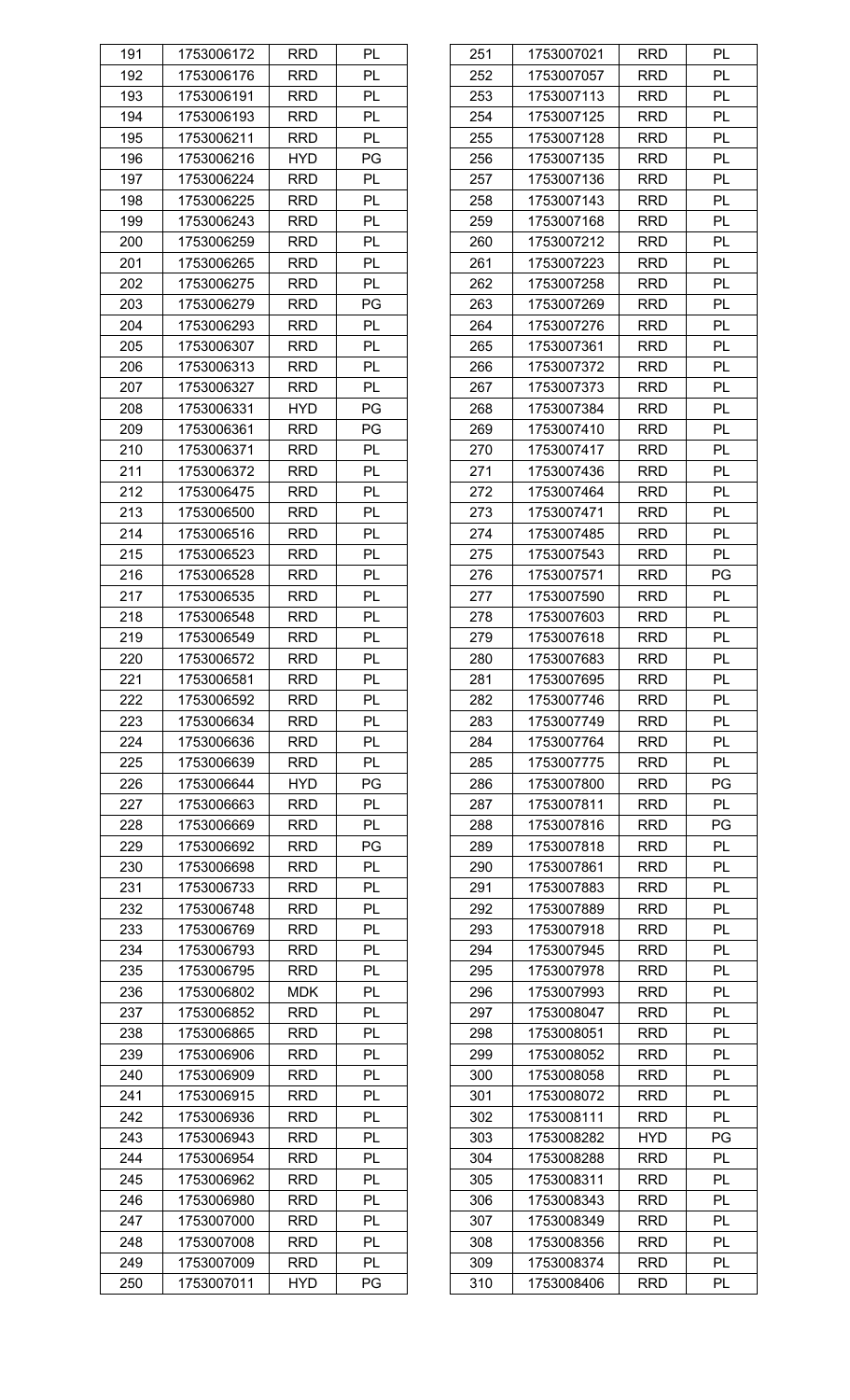| 311 | 1753008408 | <b>RRD</b> | PG |
|-----|------------|------------|----|
| 312 | 1753008418 | <b>RRD</b> | PL |
| 313 | 1753008423 | RRD        | PL |
| 314 | 1753008441 | <b>RRD</b> | PL |
| 315 | 1753008465 | <b>RRD</b> | PL |
| 316 | 1753008506 | <b>RRD</b> | PL |
| 317 | 1753008526 | RRD        | PL |
| 318 | 1753008551 | <b>RRD</b> | PL |
| 319 | 1753008569 | <b>RRD</b> | PL |
| 320 | 1753008589 | <b>RRD</b> | PL |
| 321 | 1753008605 | RRD        | PL |
| 322 | 1753008659 | <b>RRD</b> | PL |
|     | 1753008691 | <b>RRD</b> | PL |
| 323 |            |            |    |
| 324 | 1753008697 | <b>RRD</b> | PL |
| 325 | 1753008779 | <b>RRD</b> | PL |
| 326 | 1753008803 | <b>RRD</b> | PL |
| 327 | 1753008808 | <b>HYD</b> | PG |
| 328 | 1753008862 | <b>HYD</b> | PG |
| 329 | 1753008864 | <b>HYD</b> | PG |
| 330 | 1753008867 | <b>HYD</b> | PG |
| 331 | 1753008914 | <b>HYD</b> | PG |
| 332 | 1753008920 | <b>HYD</b> | PG |
| 333 | 1753008954 | <b>HYD</b> | PG |
| 334 | 1753009007 | <b>HYD</b> | PG |
| 335 | 1753009017 | <b>HYD</b> | PG |
| 336 | 1753009071 | <b>HYD</b> | PG |
| 337 | 1753009082 | <b>HYD</b> | PG |
| 338 | 1753009093 | <b>HYD</b> | PG |
| 339 | 1753009238 | <b>MBN</b> | PL |
| 340 | 1753009242 | <b>HYD</b> | PG |
| 341 | 1753009783 | <b>HYD</b> | PG |
| 342 | 1753009924 | <b>NLG</b> | PL |
| 343 | 1753010084 | <b>KMM</b> | PL |
| 344 | 1753010214 | <b>KMM</b> | PL |
| 345 | 1753010585 | <b>KMM</b> | PL |
| 346 | 1753010711 | <b>RRD</b> | PL |
| 347 | 1753010854 | <b>MBN</b> | PL |
| 348 | 1753010920 | <b>MBN</b> | PL |
| 349 | 1753010961 | <b>MBN</b> | PL |
| 350 | 1753010980 | <b>MBN</b> | PL |
| 351 | 1753010995 | <b>MBN</b> | PL |
| 352 | 1753011009 | <b>MBN</b> | PL |
| 353 | 1753011024 | <b>MBN</b> | PL |
| 354 | 1753011030 | <b>NLG</b> | PL |
| 355 | 1753011050 | <b>MBN</b> | PL |
|     |            | <b>MBN</b> |    |
| 356 | 1753011055 |            | PL |
| 357 | 1753011152 | <b>RRD</b> | PL |
| 358 | 1753011202 | <b>MBN</b> | PL |
| 359 | 1753011313 | <b>MBN</b> | PL |
| 360 | 1753011390 | <b>MBN</b> | PL |
| 361 | 1753011397 | <b>MBN</b> | PL |
| 362 | 1753011419 | <b>MBN</b> | PL |
| 363 | 1753011445 | <b>MBN</b> | PL |
| 364 | 1753011447 | <b>MBN</b> | PL |
| 365 | 1753011468 | <b>MBN</b> | PL |
| 366 | 1753011555 | <b>MBN</b> | PL |
| 367 | 1753011638 | <b>MBN</b> | PL |
| 368 | 1753011644 | <b>MBN</b> | PL |
| 369 | 1753011709 | <b>MBN</b> | PL |
| 370 | 1753011752 | <b>MBN</b> | PL |

| 371 | 1753011753 | MBN        | PL |
|-----|------------|------------|----|
| 372 | 1753011767 | <b>RRD</b> | PL |
| 373 | 1753011792 | <b>MBN</b> | PL |
| 374 | 1753011819 | <b>MBN</b> | PL |
| 375 | 1753011840 | ADB        | PL |
| 376 | 1753011853 | ADB        | PL |
| 377 | 1753011931 | <b>ADB</b> | PL |
| 378 | 1753011956 | ADB        | PL |
| 379 | 1753011960 | <b>MBN</b> | PL |
| 380 | 1753011978 | ADB        | PL |
| 381 | 1753012010 | <b>ADB</b> | PL |
| 382 | 1753012013 | ADB        | PG |
| 383 | 1753012136 | ADB        | PL |
| 384 | 1753012195 | ADB        | PL |
| 385 | 1753012198 | <b>RRD</b> | PL |
| 386 | 1753012217 |            | PL |
|     |            | ADB        | PL |
| 387 | 1753012264 | ADB        |    |
| 388 | 1753012310 | ADB        | PL |
| 389 | 1753012320 | ADB        | PL |
| 390 | 1753012424 | ADB        | PL |
| 391 | 1753012551 | ADB        | PL |
| 392 | 1753012555 | ADB        | PL |
| 393 | 1753012631 | ADB        | PL |
| 394 | 1753012691 | ADB        | PL |
| 395 | 1753012790 | ADB        | PL |
| 396 | 1753012864 | ADB        | PL |
| 397 | 1753012865 | ADB        | PL |
| 398 | 1753012942 | ADB        | PL |
| 399 | 1753013019 | ADB        | PL |
| 400 | 1753013036 | ADB        | PL |
| 401 | 1753013081 | ADB        | PL |
| 402 | 1753013102 | ADB        | PL |
| 403 | 1753013142 | ADB        | PL |
| 404 | 1753013232 | ADB        | PL |
| 405 | 1753013281 | <b>ADB</b> | PL |
| 406 | 1753013282 | ADB        | PL |
| 407 | 1753013319 | <b>ADB</b> | PL |
| 408 | 1753013353 | ADB        | PL |
| 409 | 1753013358 | ADB        | PL |
| 410 | 1753013361 | <b>RRD</b> | PL |
| 411 | 1753013499 | ADB        | PL |
| 412 | 1753013610 | ADB        | PL |
| 413 | 1753013661 | ADB        | PL |
| 414 | 1753013755 | ADB        | PG |
| 415 | 1753013830 | <b>ADB</b> | PL |
| 416 | 1753013935 | ADB        | PL |
| 417 | 1753013937 | ADB        | PL |
| 418 | 1753013980 | ADB        | PL |
| 419 | 1753014004 | <b>NZB</b> | PL |
| 420 | 1753014010 | ADB        | PL |
| 421 | 1753014034 | ADB        | PL |
| 422 | 1753014063 | ADB        | PL |
| 423 | 1753014068 | ADB        | PL |
| 424 | 1753014100 | ADB        | PL |
| 425 | 1753014151 | ADB        | PL |
| 426 | 1753014162 |            | PL |
|     |            | ADB        |    |
| 427 | 1753014173 | ADB        | PL |
| 428 | 1753014175 | ADB        | PL |
| 429 | 1753014180 | ADB        | PL |
| 430 | 1753014185 | ADB        | PL |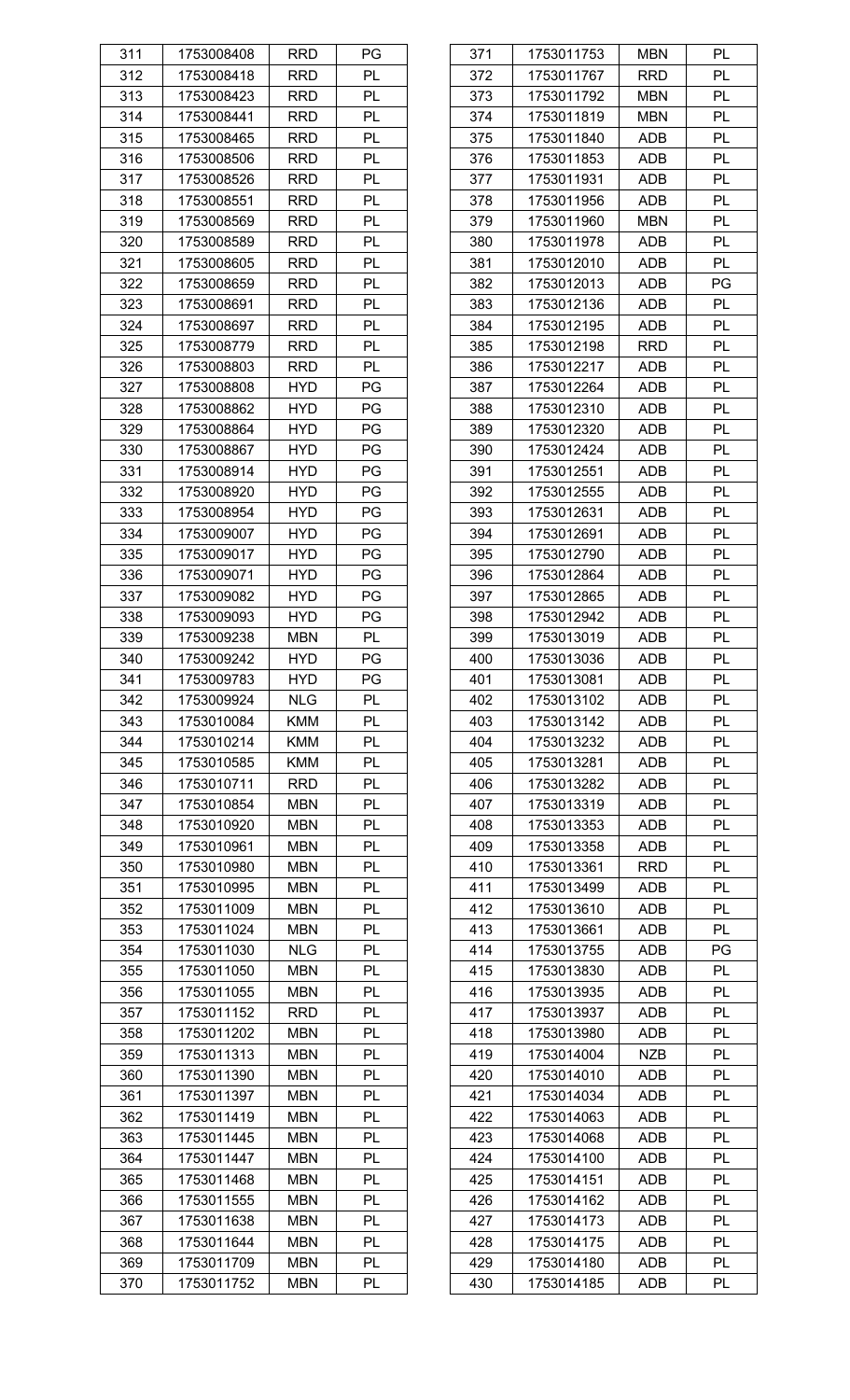| 431 | 1753014193 | ADB        | PL |
|-----|------------|------------|----|
| 432 | 1753014232 | ADB        | PL |
| 433 | 1753014354 | ADB        | PL |
| 434 | 1753014404 | <b>RRD</b> | PL |
| 435 | 1753014503 | ADB        | PL |
| 436 | 1753014618 | ADB        | PL |
| 437 | 1753014700 | RRD        | PG |
| 438 | 1753014725 | ADB        | PL |
| 439 | 1753014831 | ADB        | PL |
| 440 | 1753014877 | ADB        | PL |
| 441 | 1753015016 | ADB        | PL |
| 442 | 1753015155 | WGL        | PG |
|     |            |            |    |
| 443 | 1753015157 | ADB        | PL |
| 444 | 1753015159 | ADB        | PL |
| 445 | 1753015169 | RRD        | PL |
| 446 | 1753015179 | ADB        | PL |
| 447 | 1753015302 | ADB        | PL |
| 448 | 1753015321 | ADB        | PL |
| 449 | 1753015388 | ADB        | PL |
| 450 | 1753015489 | ADB        | PL |
| 451 | 1753015537 | ADB        | PL |
| 452 | 1753015550 | ADB        | PL |
| 453 | 1753015651 | WGL        | PG |
| 454 | 1753015667 | <b>MBN</b> | PL |
| 455 | 1753015715 | ADB        | PL |
| 456 | 1753015795 | ADB        | PL |
| 457 | 1753015859 | <b>RRD</b> | PL |
| 458 | 1753015877 | WGL        | РG |
| 459 | 1753015917 | <b>MBN</b> | PL |
| 460 | 1753015980 | HYD        | PG |
| 461 | 1753016057 | <b>RRD</b> | PL |
| 462 | 1753016064 | WGL        | PG |
| 463 | 1753016123 | WGL        | PG |
| 464 | 1753016126 | <b>RRD</b> | PL |
| 465 | 1753016179 | <b>MDK</b> | PL |
| 466 | 1753016271 | WGL        | PG |
| 467 | 1753016285 | <b>MDK</b> | PG |
| 468 | 1753016300 | <b>RRD</b> | PL |
|     |            |            |    |
| 469 | 1753016314 | WGL        | PG |
| 470 | 1753016477 | <b>HYD</b> | PG |
| 471 | 1753016489 | WGL        | PG |
| 472 | 1753016599 | <b>RRD</b> | PL |
| 473 | 1753016737 | <b>NLG</b> | PL |
| 474 | 1753016870 | <b>NLG</b> | PL |
| 475 | 1753016899 | <b>NLG</b> | PL |
| 476 | 1753016953 | <b>NLG</b> | PL |
| 477 | 1753016954 | <b>NLG</b> | PL |
| 478 | 1753016973 | <b>NLG</b> | PL |
| 479 | 1753017000 | <b>HYD</b> | PG |
| 480 | 1753017067 | <b>NLG</b> | PL |
| 481 | 1753017070 | <b>NLG</b> | PL |
| 482 | 1753017118 | <b>RRD</b> | PL |
| 483 | 1753017341 | <b>NLG</b> | PL |
| 484 | 1753017368 | <b>NLG</b> | PL |
| 485 | 1753017406 | RRD        | PL |
| 486 | 1753017458 | <b>RRD</b> | PL |
| 487 | 1753017588 | <b>RRD</b> | PL |
| 488 | 1753017602 | <b>NLG</b> | PL |
| 489 | 1753017607 | <b>NLG</b> | PL |
| 490 | 1753017651 | <b>NLG</b> | PL |
|     |            |            |    |

| 491 | 1753017655 | HYD        | РG |
|-----|------------|------------|----|
| 492 | 1753017741 | <b>NLG</b> | PL |
| 493 | 1753017781 | <b>RRD</b> | PL |
| 494 | 1753018021 | <b>RRD</b> | PG |
| 495 | 1753018210 | <b>NLG</b> | PL |
| 496 | 1753018274 | <b>NLG</b> | PL |
| 497 | 1753018302 | <b>NLG</b> | PL |
| 498 | 1753018430 | <b>NLG</b> | PL |
| 499 | 1753018458 | <b>NLG</b> | PL |
| 500 | 1753018499 | <b>HYD</b> | PG |
| 501 | 1753018663 | <b>RRD</b> | PL |
| 502 | 1753018680 | <b>NLG</b> | PL |
| 503 | 1753018844 | <b>NLG</b> | PL |
| 504 | 1753018869 | <b>NLG</b> | PL |
| 505 | 1753019042 | <b>NLG</b> | PL |
| 506 | 1753019102 | <b>NLG</b> | PL |
| 507 | 1753019226 | <b>HYD</b> | PG |
| 508 | 1753019241 | <b>HYD</b> | PG |
| 509 | 1753019279 | <b>RRD</b> | PL |
| 510 | 1753019280 | <b>HYD</b> | PG |
| 511 | 1753019287 | <b>HYD</b> | PG |
|     |            | <b>HYD</b> | PG |
| 512 | 1753019289 |            |    |
| 513 | 1753019295 | <b>HYD</b> | PG |
| 514 | 1753019311 | <b>HYD</b> | PG |
| 515 | 1753019333 | <b>HYD</b> | PG |
| 516 | 1753019350 | <b>NLG</b> | PL |
| 517 | 1753019360 | <b>RRD</b> | PL |
| 518 | 1753019364 | <b>HYD</b> | PG |
| 519 | 1753019366 | <b>HYD</b> | PG |
| 520 | 1753019378 | <b>RRD</b> | PL |
| 521 | 1753019379 | <b>HYD</b> | PG |
| 522 | 1753019391 | <b>HYD</b> | PG |
| 523 | 1753019424 | <b>HYD</b> | PG |
| 524 | 1753019432 | <b>HYD</b> | PG |
| 525 | 1753019444 | <b>HYD</b> | PG |
| 526 | 1753019510 | <b>HYD</b> | PG |
| 527 | 1753019534 | <b>HYD</b> | PG |
| 528 | 1753019557 | <b>HYD</b> | PG |
| 529 | 1753019561 | <b>HYD</b> | PG |
| 530 | 1753019567 | <b>HYD</b> | PG |
| 531 | 1753019580 | <b>HYD</b> | PG |
| 532 | 1753019590 | <b>NLG</b> | PL |
| 533 | 1753019695 | <b>NLG</b> | PL |
| 534 | 1753019780 | <b>RRD</b> | PL |
| 535 | 1753019800 | <b>RRD</b> | PL |
| 536 | 1753019861 | <b>NLG</b> | PL |
| 537 | 1753019945 | <b>NLG</b> | PL |
| 538 | 1753019956 | <b>RRD</b> | PL |
| 539 | 1753019975 | <b>NLG</b> | PL |
| 540 | 1753019986 | <b>RRD</b> | PL |
| 541 | 1753020000 | ADB        | PL |
| 542 | 1753020148 | <b>KNR</b> | PG |
| 543 | 1753020157 | <b>KNR</b> | PG |
| 544 | 1753020177 | <b>MDK</b> | PL |
| 545 | 1753020277 | <b>KNR</b> | PG |
| 546 | 1753020333 | <b>KNR</b> | PG |
| 547 | 1753020344 | <b>MDK</b> | PL |
| 548 | 1753020451 | <b>RRD</b> | PL |
| 549 | 1753020518 | <b>RRD</b> | PL |
| 550 | 1753020527 | <b>KNR</b> | PG |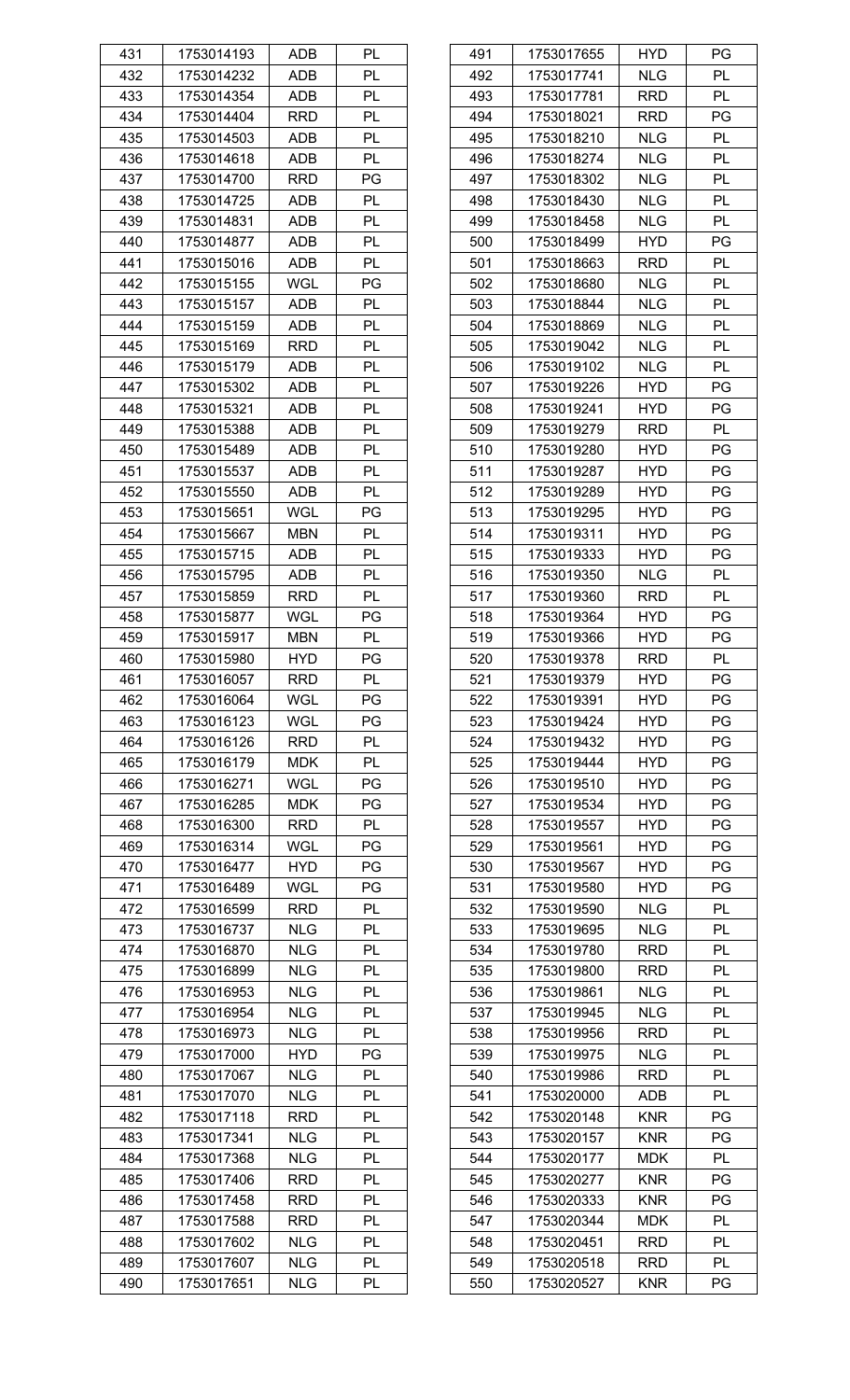| 551 | 1753020559 | <b>KNR</b> | PG |
|-----|------------|------------|----|
| 552 | 1753020585 | KMM        | PL |
| 553 | 1753020613 | <b>KNR</b> | PG |
| 554 | 1753020674 | <b>RRD</b> | PL |
| 555 | 1753020683 | <b>HYD</b> | PG |
| 556 | 1753020732 | <b>KNR</b> | PG |
| 557 | 1753020783 | <b>HYD</b> | PG |
| 558 | 1753020905 | <b>KNR</b> | PG |
| 559 | 1753020956 | <b>KNR</b> | PG |
| 560 | 1753021226 | <b>ADB</b> | PL |
| 561 | 1753021227 | <b>KNR</b> | PG |
| 562 | 1753021299 | <b>KNR</b> | PG |
|     |            |            |    |
| 563 | 1753021328 | <b>NZB</b> | PG |
| 564 | 1753021367 | ADB        | PL |
| 565 | 1753021416 | <b>KNR</b> | PL |
| 566 | 1753021428 | <b>KNR</b> | PG |
| 567 | 1753021450 | <b>NZB</b> | PL |
| 568 | 1753021475 | <b>KNR</b> | PL |
| 569 | 1753021523 | <b>HYD</b> | PG |
| 570 | 1753021800 | <b>NZB</b> | PL |
| 571 | 1753021899 | <b>KNR</b> | PG |
| 572 | 1753021904 | <b>RRD</b> | PL |
| 573 | 1753021944 | <b>NZB</b> | PG |
| 574 | 1753021958 | <b>NZB</b> | PG |
| 575 | 1753021975 | <b>KNR</b> | PG |
| 576 | 1753021977 | <b>KNR</b> | PL |
| 577 | 1753022009 | <b>HYD</b> | PG |
| 578 | 1753022033 | <b>MDK</b> | PL |
| 579 | 1753022079 | <b>NZB</b> | PL |
| 580 | 1753022118 | <b>KNR</b> | PG |
| 581 | 1753022192 | <b>NZB</b> | PL |
| 582 | 1753022317 | <b>KNR</b> | PG |
| 583 | 1753022328 | RRD        | PL |
| 584 | 1753022335 | <b>NZB</b> | PL |
| 585 | 1753022346 | <b>KNR</b> | PG |
| 586 | 1753022387 | <b>KNR</b> | PG |
| 587 | 1753022459 | ADB        | PL |
| 588 | 1753022512 | <b>NZB</b> | PL |
| 589 | 1753022588 | <b>KNR</b> | PG |
|     |            |            |    |
| 590 | 1753022696 | <b>NZB</b> | PG |
| 591 | 1753022716 | <b>NZB</b> | PL |
| 592 | 1753022730 | <b>KNR</b> | PG |
| 593 | 1753022863 | <b>KNR</b> | PL |
| 594 | 1753023021 | <b>KNR</b> | PG |
| 595 | 1753023102 | <b>KNR</b> | PG |
| 596 | 1753023161 | <b>KNR</b> | PL |
| 597 | 1753023180 | <b>RRD</b> | PL |
| 598 | 1753023198 | <b>KNR</b> | PG |
| 599 | 1753023248 | <b>NZB</b> | PG |
| 600 | 1753023254 | <b>NZB</b> | PL |
| 601 | 1753023256 | <b>NZB</b> | PL |
| 602 | 1753023408 | ADB        | PL |
| 603 | 1753023528 | <b>NZB</b> | PL |
| 604 | 1753023544 | <b>RRD</b> | PL |
| 605 | 1753023623 | <b>NZB</b> | PL |
| 606 | 1753023729 | <b>NZB</b> | PL |
| 607 | 1753023747 | <b>NZB</b> | PG |
| 608 | 1753023761 | <b>NZB</b> | PL |
| 609 | 1753023814 | <b>NZB</b> | PL |
| 610 | 1753023839 | NZB        | PL |
|     |            |            |    |

| 611 | 1753023873 | NZB        | РG |
|-----|------------|------------|----|
| 612 | 1753023922 | <b>NZB</b> | PL |
| 613 | 1753023962 | <b>NZB</b> | PL |
| 614 | 1753024104 | <b>HYD</b> | PG |
| 615 | 1753024231 | <b>RRD</b> | PL |
| 616 | 1753024234 | <b>NZB</b> | PL |
| 617 | 1753024421 | <b>NZB</b> | PL |
|     |            |            |    |
| 618 | 1753024427 | <b>RRD</b> | PL |
| 619 | 1753024459 | <b>NZB</b> | PL |
| 620 | 1753024664 | <b>NZB</b> | PL |
| 621 | 1753024674 | <b>MDK</b> | PL |
| 622 | 1753024704 | <b>NZB</b> | PL |
| 623 | 1753024740 | <b>NZB</b> | PL |
| 624 | 1753024856 | <b>NZB</b> | PL |
| 625 | 1753024909 | <b>NZB</b> | PL |
| 626 | 1753024945 | MDK        | PL |
| 627 | 1753024959 | <b>NZB</b> | PL |
| 628 | 1753024968 | <b>RRD</b> | PL |
| 629 | 1753025064 | <b>NZB</b> | PL |
| 630 | 1753025183 | <b>NZB</b> | PL |
|     |            |            |    |
| 631 | 1753025193 | <b>NZB</b> | PL |
| 632 | 1753025230 | <b>MDK</b> | PL |
| 633 | 1753025238 | <b>MDK</b> | PL |
| 634 | 1753025254 | <b>MDK</b> | PL |
| 635 | 1753025276 | <b>MDK</b> | PL |
| 636 | 1753025341 | <b>MDK</b> | PL |
| 637 | 1753025367 | <b>MDK</b> | PL |
| 638 | 1753025376 | <b>MDK</b> | PL |
| 639 | 1753025497 | <b>MDK</b> | PL |
| 640 | 1753025501 | MDK        | PL |
| 641 | 1753025521 | <b>MDK</b> | PL |
| 642 | 1753025530 | <b>MDK</b> | PL |
| 643 | 1753025577 | <b>MDK</b> | PL |
| 644 | 1753025579 | <b>MDK</b> | PL |
| 645 | 1753025611 | <b>RRD</b> | PL |
| 646 | 1753025645 | <b>MDK</b> | PL |
| 647 | 1753025649 | <b>MDK</b> | PL |
| 648 |            | <b>MDK</b> | PL |
|     | 1753025662 |            |    |
| 649 | 1753025687 | <b>MDK</b> | PL |
| 650 | 1753025693 | <b>HYD</b> | PG |
| 651 | 1753025697 | <b>MDK</b> | PL |
| 652 | 1753025726 | <b>MDK</b> | PL |
| 653 | 1753025740 | <b>MDK</b> | PL |
| 654 | 1753025821 | <b>MDK</b> | PL |
| 655 | 1753025860 | <b>MDK</b> | PL |
| 656 | 1753025920 | <b>MDK</b> | PL |
| 657 | 1753025974 | <b>MDK</b> | PL |
| 658 | 1753025978 | <b>MDK</b> | PL |
| 659 | 1753026019 | <b>RRD</b> | PL |
| 660 | 1753026036 | <b>MDK</b> | PG |
| 661 | 1753026065 | <b>MDK</b> | PL |
| 662 | 1753026104 | <b>MDK</b> | PL |
| 663 | 1753026108 | <b>MDK</b> | PL |
| 664 | 1753026139 | <b>MDK</b> | PL |
|     |            |            |    |
| 665 | 1753026170 | <b>MDK</b> | PG |
| 666 | 1753026171 | <b>MDK</b> | PL |
| 667 | 1753026195 | <b>MDK</b> | PL |
| 668 | 1753026201 | <b>HYD</b> | PG |
| 669 | 1753026237 | <b>MDK</b> | PL |
| 670 | 1753026238 | MDK        | PL |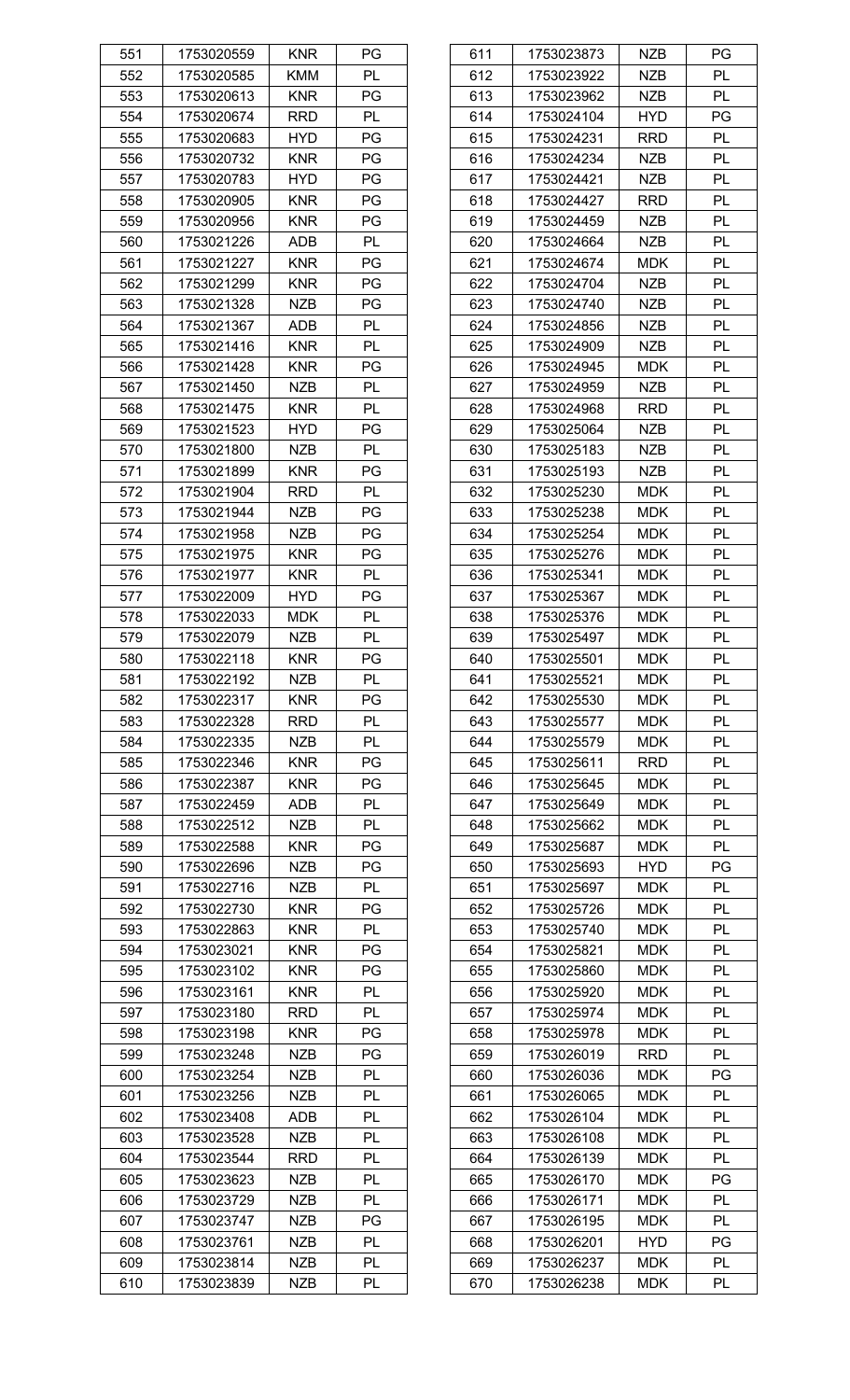| 671 | 1753026307 | <b>MDK</b> | PL |
|-----|------------|------------|----|
| 672 | 1753026387 | <b>MDK</b> | PL |
| 673 | 1753026401 | <b>MDK</b> | PL |
| 674 | 1753026421 | <b>MDK</b> | PL |
| 675 | 1753026487 | <b>MDK</b> | PL |
| 676 | 1753026490 | <b>MDK</b> | PL |
| 677 | 1753026572 | <b>MDK</b> | PL |
| 678 | 1753026573 | <b>HYD</b> | PG |
| 679 | 1753026687 | <b>MDK</b> | PL |
| 680 | 1753026761 | <b>MDK</b> | PL |
| 681 | 1753026768 | <b>MDK</b> | PL |
| 682 | 1753026792 | <b>MDK</b> | PL |
|     |            |            |    |
| 683 | 1753026895 | <b>MDK</b> | PL |
| 684 | 1753026903 | <b>MDK</b> | PL |
| 685 | 1753026908 | <b>MDK</b> | PL |
| 686 | 1753026944 | <b>MDK</b> | PL |
| 687 | 1753026955 | <b>MDK</b> | PL |
| 688 | 1753026967 | <b>MDK</b> | PL |
| 689 | 1753026992 | <b>MDK</b> | PG |
| 690 | 1753027008 | <b>MDK</b> | PL |
| 691 | 1753027017 | <b>MDK</b> | PL |
| 692 | 1753027032 | <b>MDK</b> | PL |
| 693 | 1753027057 | <b>MDK</b> | PL |
| 694 | 1753027102 | <b>MDK</b> | PL |
| 695 | 1753027129 | <b>MDK</b> | PL |
| 696 | 1753027156 | <b>MDK</b> | PL |
| 697 | 1753027199 | <b>RRD</b> | PL |
| 698 | 1753027201 | <b>MDK</b> | PL |
| 699 | 1753027210 | <b>MDK</b> | PL |
| 700 | 1753027232 | <b>MDK</b> | PL |
| 701 | 1753027236 | <b>RRD</b> | PL |
| 702 | 1753027252 | <b>MDK</b> | PL |
| 703 | 1753027283 | <b>MDK</b> | PL |
| 704 | 1753027284 | <b>MDK</b> | PL |
| 705 | 1753027299 | <b>MDK</b> | PG |
| 706 | 1753027353 | <b>MDK</b> | PL |
| 707 | 1753027387 | <b>MDK</b> | PL |
| 708 | 1753027392 | <b>MDK</b> | PL |
|     |            |            |    |
| 709 | 1753027408 | <b>MDK</b> | PL |
| 710 | 1753027418 | <b>MDK</b> | PL |
| 711 | 1753027474 | <b>MDK</b> | PL |
| 712 | 1753027500 | <b>MDK</b> | PL |
| 713 | 1753027562 | <b>MDK</b> | PL |
| 714 | 1753027573 | <b>MDK</b> | PL |
| 715 | 1753027615 | <b>MDK</b> | PL |
| 716 | 1753027619 | <b>RRD</b> | PL |
| 717 | 1753027625 | <b>MDK</b> | PL |
| 718 | 1753027678 | <b>MDK</b> | PL |
| 719 | 1753027734 | <b>MDK</b> | PL |
| 720 | 1753027758 | <b>MDK</b> | PL |
| 721 | 1753027765 | <b>MDK</b> | PL |
| 722 | 1753027778 | <b>MDK</b> | PL |
| 723 | 1753027860 | <b>MDK</b> | PG |
| 724 | 1753027861 | <b>MDK</b> | PL |
| 725 |            | <b>MDK</b> | PL |
|     | 1753027941 |            |    |
| 726 | 1753027945 | <b>MDK</b> | PL |
| 727 | 1753027981 | <b>MDK</b> | PL |
| 728 | 1753027989 | <b>MDK</b> | PL |
| 729 | 1753028023 | <b>MDK</b> | PL |

| 731 | 1753028041 | <b>MDK</b> | PG        |
|-----|------------|------------|-----------|
| 732 | 1753028060 | <b>MDK</b> | PL        |
| 733 | 1753028080 | <b>MDK</b> | PL        |
| 734 | 1753028117 | <b>MDK</b> | PL        |
| 735 | 1753028132 | <b>MDK</b> | PL        |
| 736 | 1753028162 | <b>MDK</b> | PL        |
| 737 | 1753028195 | <b>MDK</b> | PL        |
| 738 | 1753028383 | <b>MDK</b> | PL        |
| 739 | 1753028390 | <b>MDK</b> | PL        |
| 740 | 1753028502 | <b>MDK</b> | PL        |
| 741 | 1753028530 | <b>MDK</b> | PL        |
| 742 | 1753028554 | <b>MDK</b> | PL        |
| 743 | 1753028655 | <b>MDK</b> | PL        |
| 744 | 1753028678 | <b>MDK</b> | PL        |
| 745 | 1753028718 | <b>MDK</b> | PL        |
| 746 | 1753028739 | <b>MDK</b> | PL        |
| 747 | 1753028778 | <b>MDK</b> | PL        |
| 748 | 1753028795 | <b>MDK</b> | PL        |
| 749 |            | <b>MDK</b> | PL        |
|     | 1753028810 |            |           |
| 750 | 1753028845 | <b>MDK</b> | PL        |
| 751 | 1753028879 | <b>MDK</b> | PL        |
| 752 | 1753028905 | <b>MDK</b> | PL        |
| 753 | 1753028974 | <b>MDK</b> | PL        |
| 754 | 1753029048 | <b>MDK</b> | PL        |
| 755 | 1753029100 | <b>MDK</b> | PL        |
| 756 | 1753029105 | <b>MDK</b> | PG        |
| 757 | 1753029125 | <b>MDK</b> | PL        |
| 758 | 1753029164 | <b>MDK</b> | PL        |
| 759 | 1753029178 | <b>MDK</b> | PL        |
| 760 | 1753009368 | <b>KMM</b> | AL        |
| 761 | 1753009382 | <b>KMM</b> | AL        |
| 762 | 1753009418 | <b>KMM</b> | <b>AL</b> |
| 763 | 1753009421 | <b>KMM</b> | <b>AL</b> |
| 764 | 1753009429 | <b>KMM</b> | AL        |
| 765 | 1753009492 | <b>KMM</b> | AL        |
| 766 | 1753009539 | <b>KMM</b> | AL        |
| 767 | 1753009611 | <b>KMM</b> | AL        |
| 768 | 1753009691 | <b>KMM</b> | <b>AL</b> |
| 769 | 1753009773 | <b>KMM</b> | AL        |
| 770 | 1753009849 | <b>KMM</b> | AL        |
| 771 | 1753009860 | <b>KMM</b> | AL        |
| 772 | 1753009870 | <b>KMM</b> | AL        |
| 773 | 1753009901 | <b>KMM</b> | <b>AL</b> |
| 774 | 1753009914 | <b>KMM</b> | AL        |
| 775 | 1753009947 | <b>KMM</b> | AL        |
| 776 | 1753010025 | <b>KMM</b> | AL        |
| 777 | 1753010038 | <b>KMM</b> | <b>AL</b> |
| 778 | 1753010129 | <b>KMM</b> | AL        |
| 779 | 1753010160 | <b>KMM</b> | AL        |
| 780 | 1753010190 | <b>KMM</b> | AL        |
| 781 | 1753010218 | <b>KMM</b> | <b>AL</b> |
| 782 | 1753010219 | <b>KMM</b> | AL        |
| 783 | 1753010221 | <b>KMM</b> | AL        |
| 784 | 1753010253 | <b>KMM</b> | AL        |
| 785 | 1753010303 | <b>KMM</b> | <b>AL</b> |
| 786 | 1753010306 | <b>KMM</b> | AL        |
| 787 | 1753010361 | <b>KMM</b> | <b>AL</b> |
| 788 | 1753010395 | <b>KMM</b> | AL        |
| 789 | 1753010471 | <b>KMM</b> | <b>AL</b> |
| 790 | 1753010472 | <b>KMM</b> | AL        |